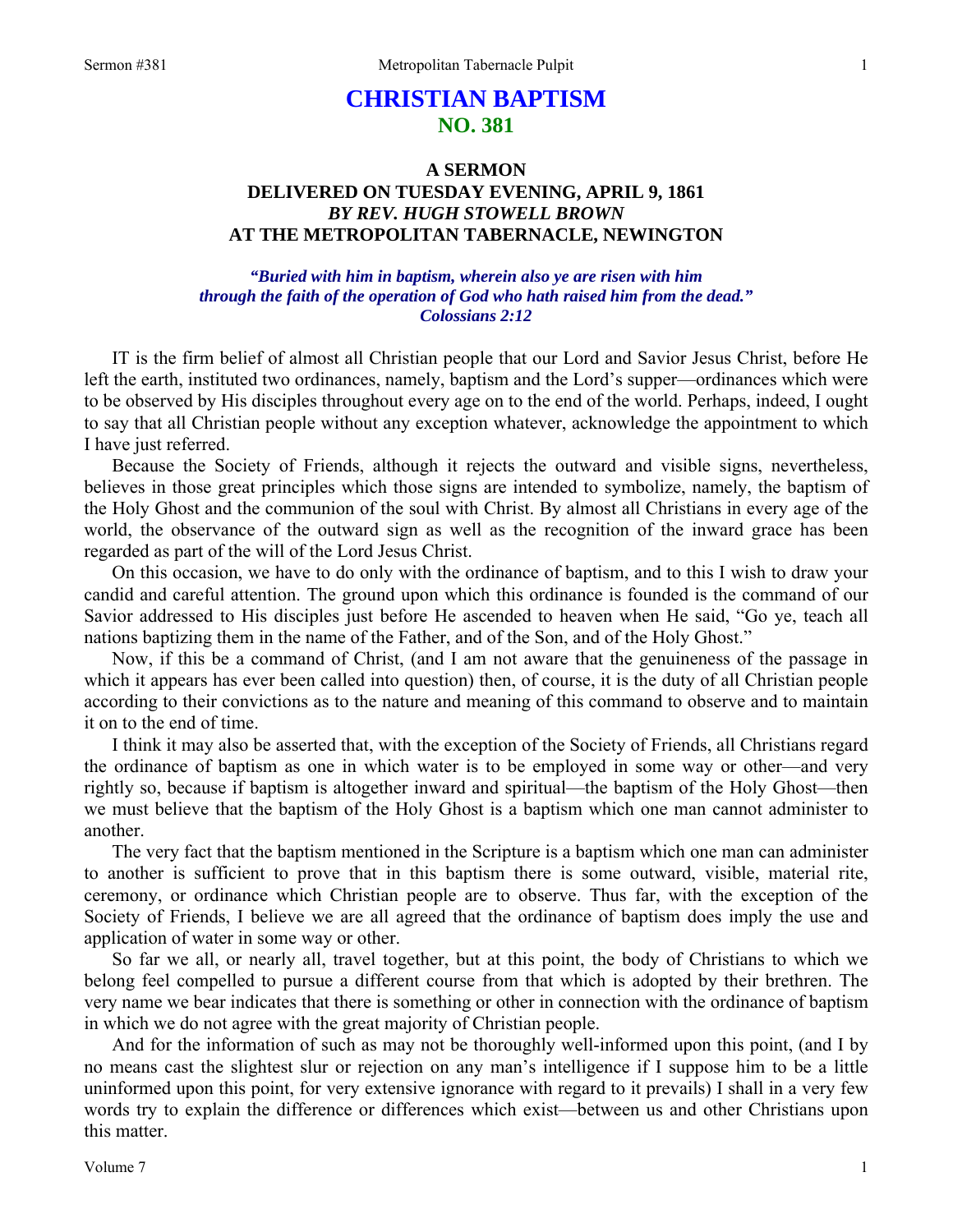The majority of Christian people believe that, as far as the outward rite is concerned, the conditions of the ordinance are fulfilled when water, in however small a quantity, is poured or sprinkled upon the candidate. We, on the other hand, believe that the outward conditions of the ordinance are not fulfilled unless the candidate is wholly immersed in water.

Again, (and this is by far the most important point of difference) the very great majority of Christian people think infant children are fit and proper subjects for this ordinance. We, on the other hand, believe that none are fit and proper subjects for the ordinance of baptism, excepting such as really believe and trust in the Lord Jesus Christ as their Savior and their King.

You will perceive that the difference resolves itself into two questions—a question with regard to the mode of this ordinance and a question with reference to the subjects. These two questions, "How ought baptism to be administered?" and "To whom ought baptism to be administered?"—these are the questions to which we in our consciences feel compelled to offer answers which differ very materially from those which are given by other Christian people.

Again, let me explain this matter and set it in as plain terms as possible. We believe that this ordinance should never be administered apart from the entire immersion of the candidate in water, and we also believe that none should be candidates for this ordinance excepting those who avow their faith in Christ.

And here, let me observe that the very common notion that we are in the habit of practicing adult baptism is utterly a mistake. We do not contend for the baptism of adults—we contend for the baptism of believers. Show us a child however young, who believes in Christ, and we gladly accept him, but if a man as old as Methuselah were to come to us in unbelief, we should say to him, "Sir, your age certainly entitles you to our respect, but it gives you no manner of claim to baptism as ordained by Jesus Christ."

But now, perhaps, someone will exclaim, perhaps in scorn, perhaps in great surprise, "Who are you that you presume to differ from the general verdict of the Christian world? Who are you that you so pertinaciously maintain these crotchety notions of yours, when all the world is against you, and when there is not only the decision of the Church of Rome, against which we should ourselves rebel, but the voice of the Church of England, the voice of the Church of Scotland, the voice of the Lutheran church, the Presbyterians, the Methodists, and the Congregationalists, all against you, and the most able divines of the Christian world all testifying that you are in error?

"Who are you that you should thus set up your opinions against everybody else? Call a solemn assembly, canvass the Christian world, and certainly for one hand held up in favor of your opinions, there will be a thousand held up to their decided and utter condemnation."

Well, we do not choose to put it to the vote in this way. We have not such entire faith in the infallibility of majorities as to submit our religious convictions to any such tribunal. If the Copernican system of astronomy had been put to the vote two hundred and fifty years ago, it would have had a smaller minority than our views would have if put to the vote now.

If the doctrine of justification by faith had been put to the vote four hundred years ago, the "Noes" would have had it. If the truth of Christianity were now submitted to the vote of the entire world, there would be somewhere about five hundred millions against it. And further, let the voters be all Christian people, let the suffrage be confined to those who really believe in Christ, and then if you as a Church of England man, or you as a Methodist, or you as a Congregationalist, or you as a Presbyterian, submit your views of church government and some other things, depend upon it, you would as certainly be defeated as we should be if we submitted baptism to the decision of such a council as that.

I hope that no one is so silly as to suppose that we are necessarily in error because we are in the minority—for let this be borne in mind—especially by the worshipper of majorities, that every great truth was at one time held by a very small minority, if indeed it be not held by a small minority now. Every great truth, whether in the province of religion, or in the domain of science, or in the region of politics, is at first and for a very long time held by small minorities. And in all the currency of proverbs, there is no more pernicious maxim than that, "What everybody says must be true."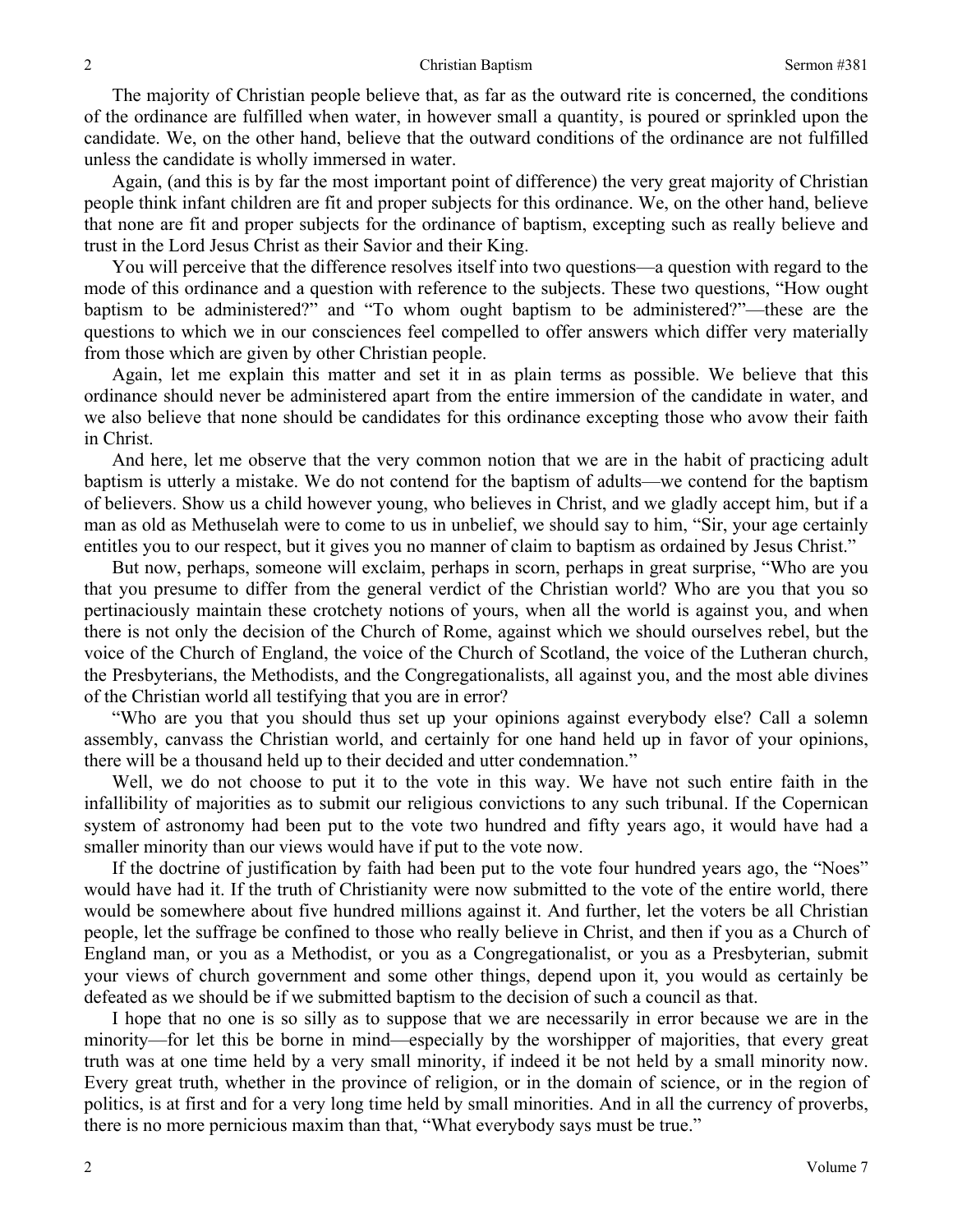But of course, you will ask our reasons for maintaining this opinion. I think we have just as good a right to ask your reasons for maintaining the opposite opinion. Galileo had just as good a right to ask his opponents why they believed the world did not move, as they to ask him why he believed it did.

However, you ask for our reasons, and I shall endeavor to give those reasons as clearly and as briefly as I can. We ought to have good reasons, because I can assure you it has never been much to our secular comfort and advantage that we hold these views. These views have never done us very much good, considered in a merely secular or worldly sense.

We are not bound to them by any golden chain. They have not been made plain and clear and attractive to us by rich benefices and comfortable livings. Our opinions are not endowed with prelacies and prebendal stalls, with manses, and glebes, and royal bounties. Thank God, whatever people may choose to say of us, they cannot say we are Baptists for the love of filthy lucre. One thing is certain, that "the root of all evil" is not likely to draw much nourishment from the soil of Baptist ministerial stipends.

We must of course state our reasons, and I say, they ought to be somewhat substantial reasons. Well, then, we go on this principle mark you, that the only appeal is to the Word of God. This is a principle in which every honest and sound-hearted Protestant must agree with us. It is his principle as much as ours, and it is the only principle that will save him from all the errors and superstitions of Romanism.

So that, taking the matter into the court of God's Word only, it signifies very little to us what may have been said by such and such a council, or such and such a church, or such and such a reverend father—it greatly simplifies the matter when it's understood that we intend to submit this question to the Word of God, and to the Word of God only.

And I say to every Protestant here, that he must accept the principle and act upon it. If he begins to refer to fathers, and churches, and councils, well then, let him take care. He may rely upon it that on such a principle he will not be able to stand for one moment. If he thinks with such weapons to vanquish us, let him rest assured that he will very soon be vanquished himself by the same.

It may be that the charge from such ordnance shall destroy us, but depend upon it, the recoil will destroy the man who has the temerity to fire it. This principle then will be agreed in by every Protestant, excepting those who in these days are beginning to protest Scripture itself, but every sound-hearted, honest-minded Protestant, will go with us in saying that the Word of God is the only tribunal to which we can go. This being the case, let us see how the matter stands.

It is alleged by us, then, that in the ordinance of baptism the candidate should be wholly immersed in water. And now, if we were disposed, and if we recognized any other authority than Scripture, we might refer to the law of the Church of England, which is most distinctly to the effect, that excepting in cases of certified weakness, immersion shall be the mode of administering this ordinance. And the Church of England man, at all events, has nothing to say against the adoption of this practice.

It is his practice as much as ours—it is his law as much as ours. His prayer book tells him we are right. The large fonts, three feet in diameter, which he sees in so many parish churches, tell him we are right. And he knows that in this respect we are the only faithful Church of England people in this land.

We might also refer to the testimony of the ancient church, and the practice of the olden time, with regard to which it may be said with perfect certainty that in the first ages immersion was the commonly accepted mode.

But of course we appeal to the Scriptures, and appealing to the Scriptures, we find that baptism is, as our text informs us, a burial and resurrection with Christ, that it is a sign and symbol of the believer's participation in Christ's burial and resurrection, and this I think as plainly as possible, shows us what the mode was in ancient times.

This, indeed, is generally admitted by divines who still maintain that this mode is not binding upon Christians at the present time. But surely, if baptism is to be a representation of burial and resurrection, there must be something in the ordinance itself which shall be suggestive of such a truth.

And then again, we appeal to the meaning of the word. This word baptism has not been translated in our Scriptures excepting in one or two instances, in which it appears in the form of the word "wash" or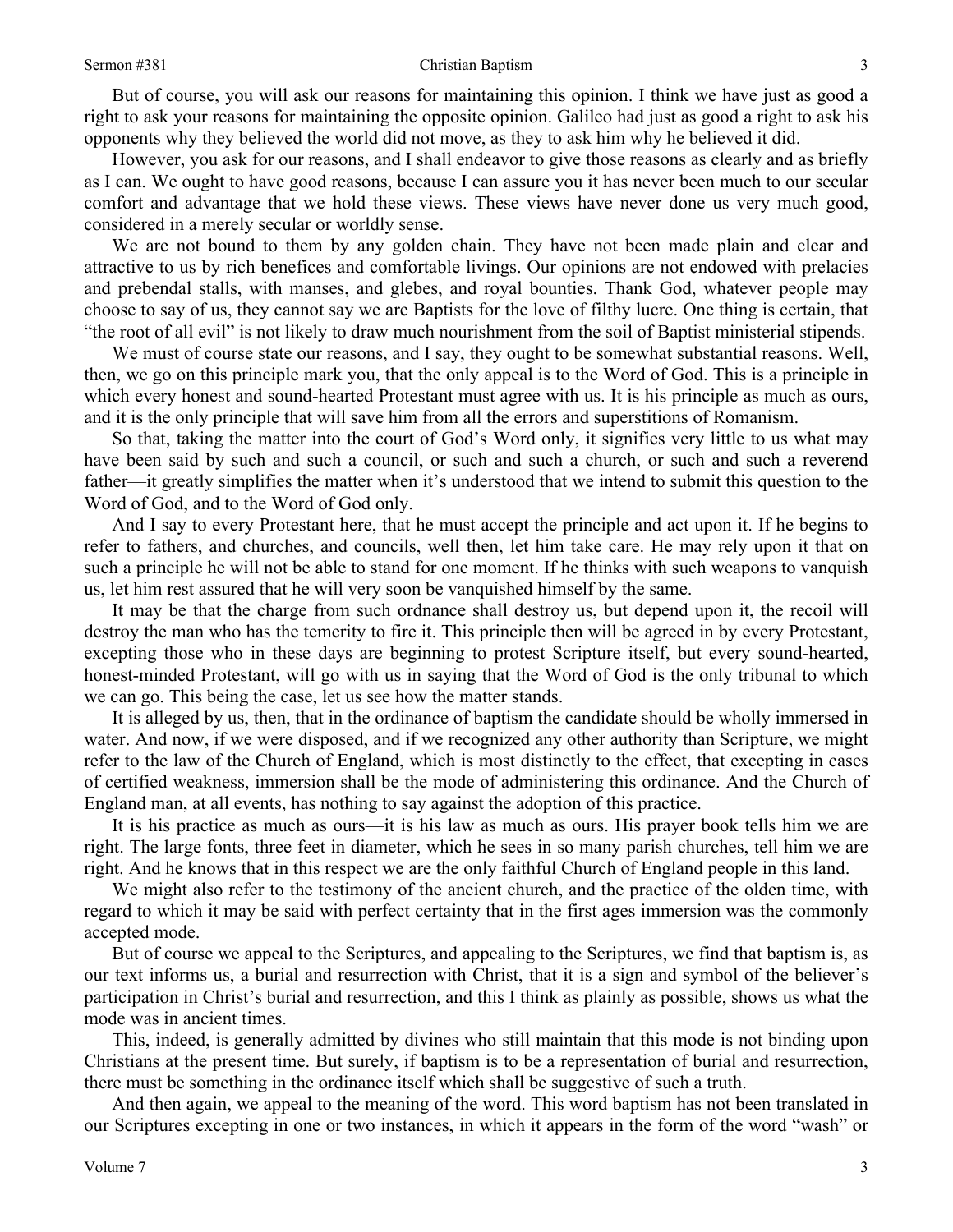"washing," and in these cases the idea of immersion, if not absolutely required, is at all events perfectly admissible, and involves no incongruity. And if you search the Scriptures through, you will not find a single passage in which this word, whether it be employed literally or figuratively, does not suggest, or may not suggest, the idea of immersion.

When we consider that Philip and the eunuch "went down both of them into the water," that our Savior "went up straightway out of the water" after John had baptized Him, that John "was baptizing near Salim because there was much water there," I think it is very evident that something more than aspersion, or pouring of water, must be implied. And if we consult trustworthy authorities for the meaning of this word, we shall find that in all cases it either may or must imply the idea of immersion.

I lately read a very valuable paper by a most scholarly divine, who tells us that he has thoroughly investigated every instance in which the word can be found, whether in the fathers or in the classics. He gives us upwards of two hundred cases, in the great majority of which the word must mean immersion, and in every one of which it may have, and probably really has, that signification.

Indeed, almost all scholarly men are agreed that this is the meaning of the word, and not only so, but also that this was the mode that was adopted in the apostolic age. These things are not disputed, or are scarcely disputed. Men do ask why should you adhere to this mode? and that is a question we shall have to consider presently.

But they scarcely dispute anywhere that this mode was ordained by Christ, and practiced in the apostolic age, and therefore, if you ask, "Why do you immerse in baptism?" I say because baptism must, in the very nature of things, be a representation setting forth figuratively the burial and resurrection of Christ, and because to immerse, and to immerse only, is the meaning of this word baptize.

But again, our more important difference with our Christian brethren is that we decline to accept as candidates for the ordinance all but those who avow their faith in the Lord Jesus Christ. Now here, although the practice of Christendom is very much against us, I think that even in that practice there are some points that tell very strongly in our favor.

For example, baptism is called a sacrament. This word is scarcely recognized amongst us I believe, but still let us examine it. Baptism is regarded as a sacrament. What is a sacrament? I suppose it is an oath. Now would you administer an oath to an infant child? Is there common sense in such a procedure as that?

You would provoke laughter if you were to take your infant child before a Justice of the Peace, and there administer to it an oath to the effect that he should to the end of his days be a faithful subject and servant of the queen. And is there anything more rational than this, when you take an infant child to a minister of God's Word, that to that child an oath may be administered by which it shall swear loyalty to the Captain of our Salvation?

But you say it is not to the infant that the oath is administered at all, it is to the sponsors. Well then, I want to know to whom the sacrament is administered. The oath is administered to the sponsors, the baptism is then administered to the sponsors, for the baptism and the oath are one. But it would seem as though the ordinance were divided. The water is administered to the child and the oath is administered to the sponsors. There is something rather like confusion here.

If baptism be a sacrament and a sacrament an oath, then in administering baptism to a child, you are administering an oath to a child. But surely every oath ought to be administered to such, and such only as understand the nature of an oath, and also give a solemn assent to the propositions that are embodied in it.

And thus if the word sacrament is to be applied to baptism at all, I accept it then, but I submit that it protests, and protests most strongly, against the administration of this ordinance to any except to those who understand and assent to the principles which are connected with it. Although our appeal is to Scripture, our Paedo-Baptist friends must really not suppose that the testimony of the church is all in their favor, for certainly for two or three centuries, if not more, the baptism of infant children was not the general practice of the Christian church.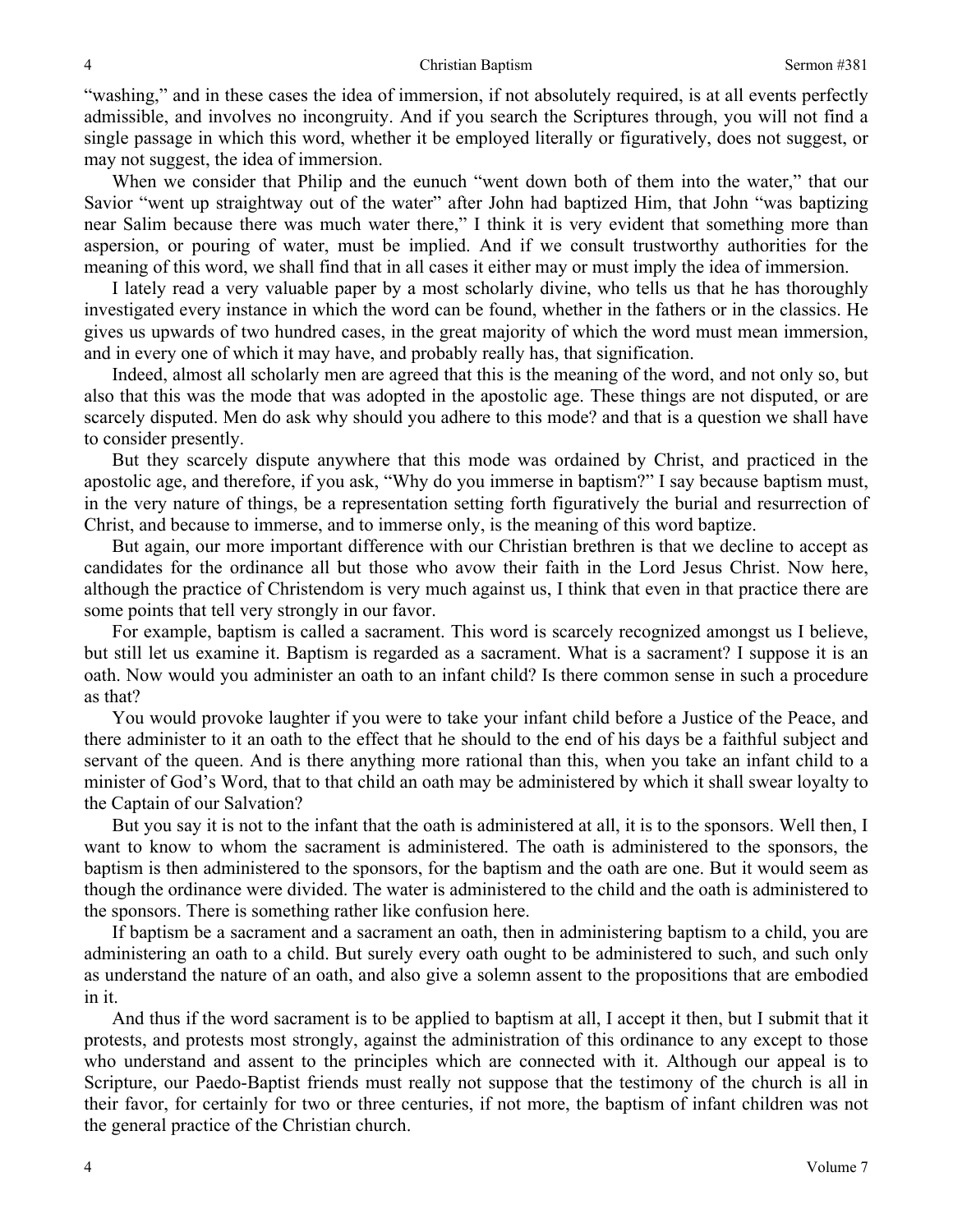### Sermon #381 Christian Baptism

It was opposed by Tertullian at the latter end of the second century or the beginning of the third. And at a far later date than this, we find baptism administered to persons of mature years. I do not wish to press into our service such cases as that of Constantine, who was baptized late in life. He was born a heathen, and he appears to have continued practically a heathen of the very worst stamp to the last.

The mistake in his case was, not that he was baptized so late, but that he was baptized at all. As he was baptized during his last illness, his baptism I presume was clinical, and therefore administered by aspersion, and those who are in favor of this mode are perfectly welcome to this sprinkled Pagan. I am very glad that the ordinance in its Scriptural form was never disgraced by having Constantine for a subject.

But we find that several of the most eminent and pious fathers of the church were not baptized until they had arrived at maturity and were thoroughly Christian men. In the fourth century flourished Gregory of Nazianzum, Ambrose of Milan, Jerome, Chrysostom, and Augustine. These eminent men, who were afterwards such great theologians, were all of them the sons of Christian parents, at least of Christian mothers, and yet, not one of them was baptized until mature age, and until each of them had strong religious convictions. In fact, none of them were baptized until they were truly converted to Jesus Christ.

The case of Gregory is peculiarly in point. Gregory of Nazianzum, was the son of a Christian bishop. His pious mother, Nonna, dedicated him to God from his very birth and yet when was he baptized? When he was thirty years old! The instance of Augustine is, perhaps, still more remarkable. Augustine was the object of his pious mother's deepest solicitude. His conversion was the thing nearest and dearest to her heart, and yet she did not have him baptized.

When he was a grown-up lad, he was attacked with a very dangerous illness, and expressed a strong desire for baptism, and yet the ordinance was deferred, and the great Augustine was not baptized until he was a man thirty-two years old, and was fully imbued with the knowledge and spirit of the Gospel of Christ.

Now mark you, I do not say that these cases prove that there was no such thing as infant baptism in the fourth century, and it is for no such purpose I adduce them, but they do prove this—that Christian mothers, such as Nonna and Monica, and Anthusa—Christian women of the very highest intelligence and piety, did not in that age deem it necessary that their infant children should be baptized, but left the matter to be one of personal profession when their children should have a faith to profess.

But still we would appeal to the Scriptures, and when we come to consult God's Word, strange as it may appear, there is not one passage from the beginning to the end which indicates the baptism of any but professed believers in Christ. It is true that households were baptized, and it is said that there might have been infant children in those households. It is a sufficient answer to this to say that there might not have been any infants in those households.

As to the Philippian jailer, we read that, "He believed in God with all his house." As to the house of Stephanas, we read, "They had addicted themselves to the ministry of the saints," and as to Lydia, there is not the slightest evidence that she was either a wife or mother. And in fact, so far as historical narrative is concerned, there is not a single incident in Scripture that leads us to suppose that any but professed believers in Christ were baptized.

It would have been very strange if such an incident had turned up anywhere, seeing that our Lord's commission runs in this order—"Go ye, *teach all nations, baptizing them; he that believeth and is baptized shall be saved*." And we read that Peter says, "Repent and be baptized, every one of you," and again, he says, "Can any man forbid water that these should not be baptized who have received the Holy Ghost as well as we?" Does it not appear that he would have anticipated an objection and would have allowed an objection if there had been no evidence of conversion to God?

And Paul says, "As many of you as have been baptized into Christ have put on Christ." Is not this the work of an intelligent and believing man? Or to come to our text, Paul says that we are, "Buried with

5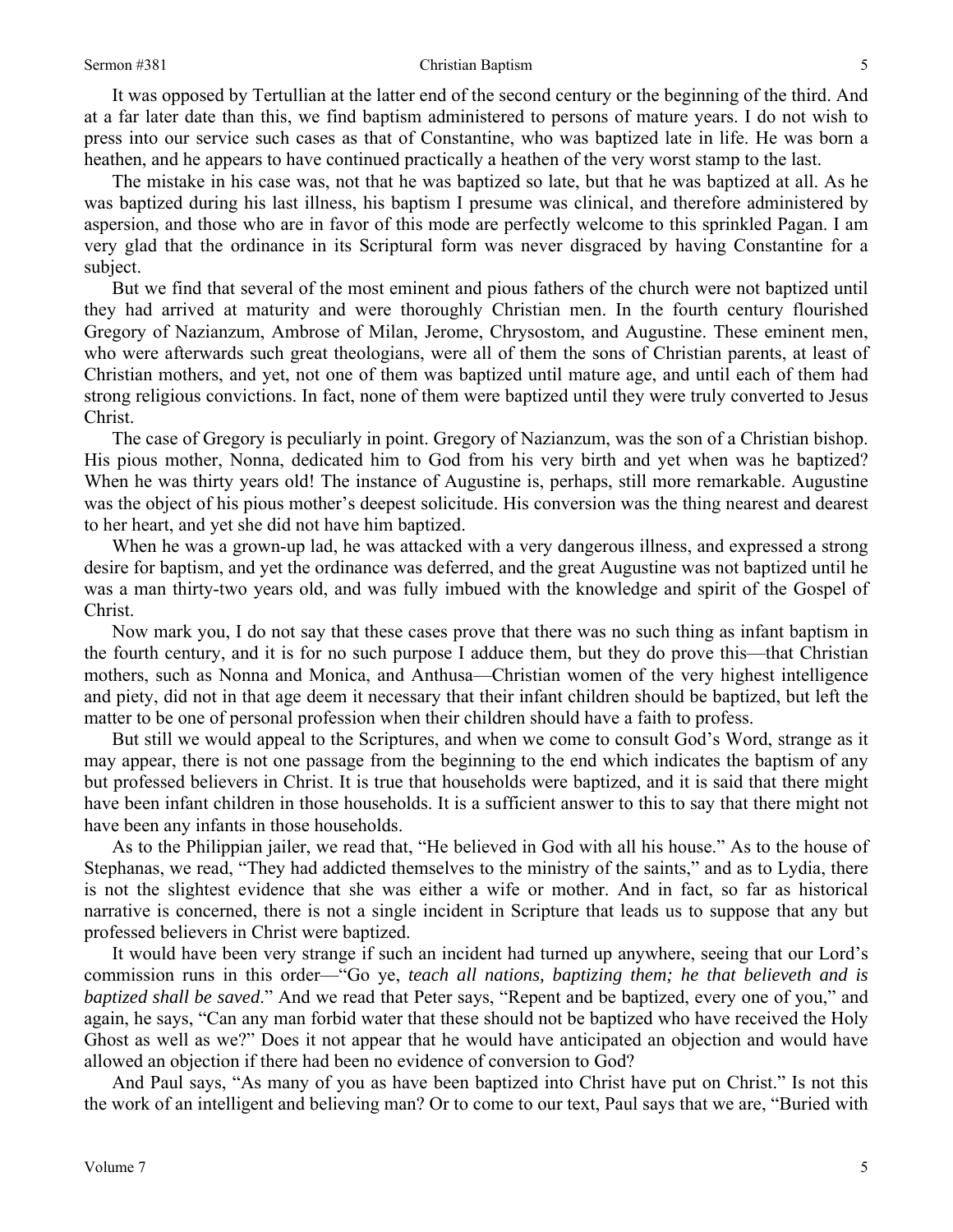him in baptism, wherein also we are risen with him through the faith of the operation of God, who hath raised him from the dead."

The meaning of this passage seems to be this—We are buried and risen with Christ through the faith of the operation of God, through faith in God's operation, God's work, energy, and power, as manifested in the resurrection of Christ from the dead. That is to say, those persons evidently were baptized, buried, and raised with Christ through their faith in the fact that God's energy or power had raised Jesus Christ from the dead. The fact of Christ's resurrection is evidently attached to baptism here.

And the apostle Peter says, "Baptism doth also now save us, (not the putting away the filth of the flesh, but the answer of a good conscience toward God) by the resurrection of Jesus Christ." That is to say, those persons who have been baptized are persons who have the answer of a good conscience towards God through Christ's resurrection—through faith in Christ's resurrection, they now have the consciousness of the forgiveness of sins, and so faith in the resurrection of Christ is represented as an essential and indeed the chief element of Christian baptism.

These then, are some of our reasons for holding these views. If you ask why we immerse, we say, "Because this is the undisputed—or all but undisputed—sole meaning of the word, and because apart from immersion, there is no sign of burial and resurrection with Christ."

And if you ask, "Why do you baptize only those that believe?" We say, "Because we can discover no trace in God's Word of the baptism of any other, and we think, that as baptism is a profession of a man's faith in Christ, this profession ought never to be made excepting by such as really are the subjects of the faith that is thus professed."

And now, if anything can be advanced to show that any other but immersion is really the meaning of the word, and if any case can be had from the Scriptures, either directly or by implication, showing that any but believer's were baptized, we give this matter up. We have no interest to subserve but the cause of truth.

Of course many objections are urged against these views of ours, and to some of these objections, for we shall not have time to notice them all, I shall now briefly direct attention.

I have heard it said by some, and I dare say you have heard it too, that the administration of this ordinance by immersion is scarcely consistent with decency. With decency! There are some people in the world, who I suppose, would advocate the omission of the first chapter from the epistle to the Romans. There are some people who must think it would be a very proper thing to blot the seventh commandment from the Decalogue, for it is scarcely decent. And they ought to go in for an expurgated edition of the sermon on the mount, and that I hope would satisfy them.

My dear friends, Christ ordained, and His apostles practiced this ordinance of immersion. Most certainly they did. There is no dispute about that. There is dispute whether the ordinance is obligatory in this form at the present day, but really there is no dispute that this was commanded and that this was done.

Do you think that our Lord Jesus Christ would ever have sanctioned anything that bordered in the slightest degree on indecency? I have only one word to say to such objectors and it is this, "To the pure all things are pure, but unto them that are defiled and unbelieving is nothing pure, but even their mind and conscience is defiled."

But it is a strong point, or supposed to be a strong point, that on the day of Pentecost three thousand people were baptized, and how could they all be immersed? Well, why not? The only objections I can imagine are these—a lack of water and a lack of time. But to suppose that there was a deficient water supply—to suppose this from all that we know, and especially from all that we do not know about ancient Jerusalem, appears to me to be a great absurdity.

And as to the want of time—if the apostles alone had baptized these three thousand, there certainly would be something rather formidable in the objection, but it would seem that the apostles were not in the habit of baptizing many, and that they often gave this work to others—and on that occasion there might have been a hundred administrators of baptism—those who were first baptized might baptize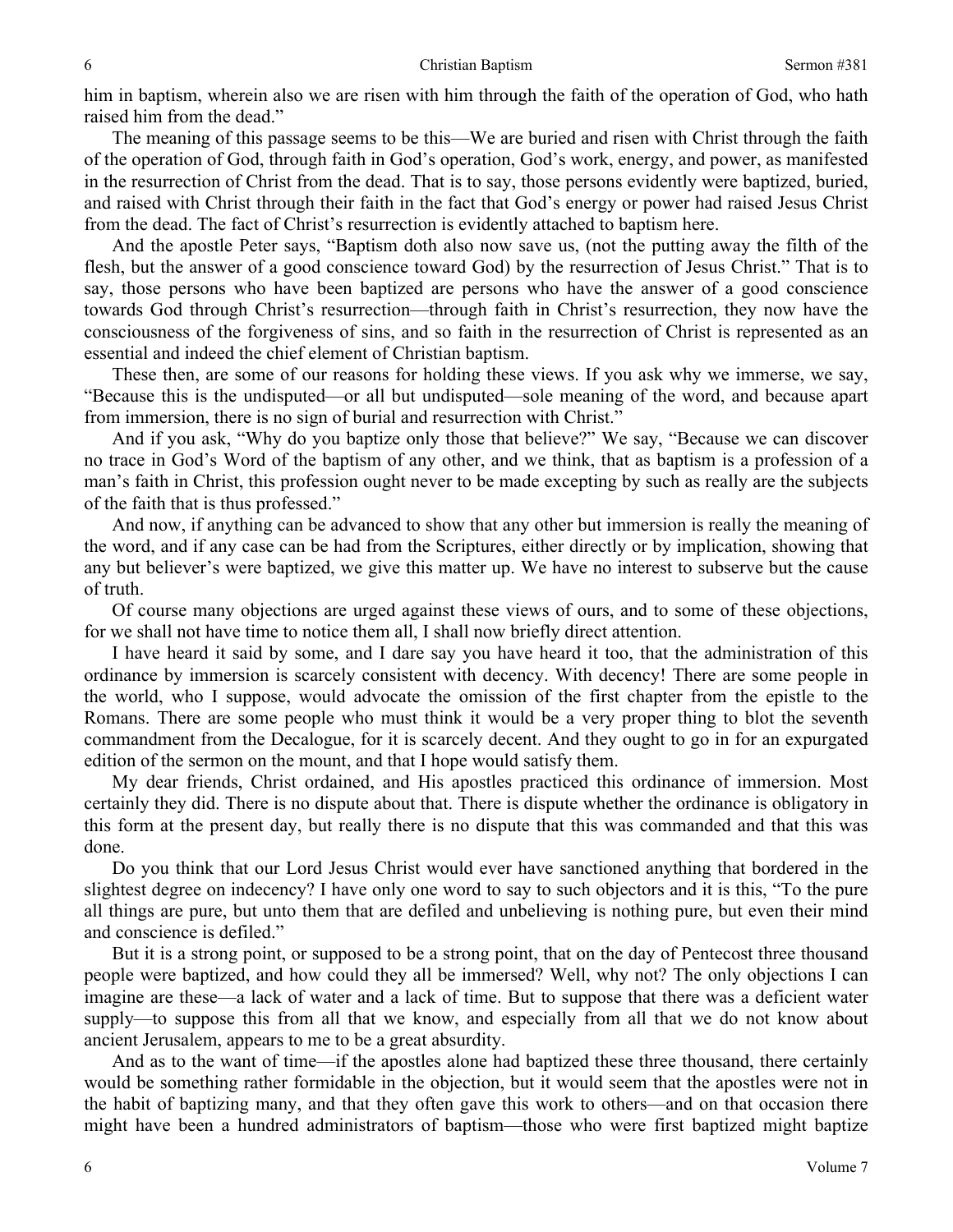others—and in this way the administration to the whole three thousand might very easily be accomplished before the sun went down upon the day of Pentecost.

"Ah! But," say some, "there is a passage in the first epistle to the Corinthians that you cannot get over. It is said that the Israelites 'were all baptized unto Moses in the cloud and in the sea.' How can that be a case of immersion?" Well, I might ask you, how could it be a case of anything else? Undoubtedly it was a case of immersion.

When you think of the cloud, you must not think of a small pillar of cloud suspended high above the people, and always going before them. It is written in one of the Psalms, "He spread his cloud for a covering." And they passed under the cloud—the channel of the Red Sea, with the waters piled up on either hand—this constituted the huge baptistery for the people, and the cloud was the element in which they were baptized. As plainly as possible it was a case of immersion in the cloud.

But again, there are many who say, "Well, after all, what does it really matter if a man has been baptized by the Spirit of God, and really is regenerated and born again, and has his sins washed away by the blood of Christ, the outward and visible sign is a thing of very little importance." Well, if it be such a matter of indifference whether you adopt this or that mode, I should say it would be as well to follow the Society of Friends, and adopt neither one nor the other.

But you do believe there is some external rite—well, then, surely the external rite should be that which sets forth figuratively the very truth intended by the ordinance. In the language of symbols, forms are everything. Forms give those symbols all their meaning, and therefore it is not altogether an unimportant matter that baptism, signifying burial and resurrection with Christ, should indicate this even in its very form and mode.

But there are also objections to our baptizing none but believers. Infants, it is said, should be baptized, not that there is any positive and direct proof of this in God's Word, still it may be inferred. For instance, "They brought infants to Jesus." What did they bring them for? That He might put his hand upon them and pray for them. Yet it is inferred by many that our Savior was in the habit of baptizing infants because they brought infants to Him, that He might touch them and bless them!

The opposite inference is the one I should be prepared to draw, for if our Savior were in the habit of baptizing infants the disciples certainly would not have rebuked those who brought the infants to Jesus, because such an act would have been quite a matter of course. On this incident, Jeremy Taylor remarks, "To infer from such a passage as this that infants should be baptized only proves that there is a great want of better arguments."

But again—it is said baptism came in the place of circumcision, and since infants were circumcised, infants ought to be baptized. Now it appears to me to be altogether a matter of assumption that baptism came in the place of circumcision. There is nothing in God's Word that states this. And let me particularly call attention to this fact.

It is well-known to every reader of the Acts and the epistles that a great controversy arose in the early church with reference to this matter of circumcision—certain men went down to Antioch, and said to the Christians there, "Unless ye be circumcised ye cannot be saved." The church at Jerusalem met to consider this matter and they sent their decision.

Now, if baptism is come in the place of circumcision, of course the way in which common sense would settle the question would be this, "No, you need not be circumcised, because you have been baptized, and baptism has come in the place of circumcision." But in the decision which the church at Jerusalem sent to the church at Antioch there is not the slightest allusion to any such substitution.

Then again, Paul was perpetually arguing against those who were insisting upon the importance of circumcision—if baptism is substituted for that institution, Paul's short and easy method of silencing every objector would have been this, "No, these people have been baptized and that is the Christian circumcision."

But what does Paul say? We read what he says in the verse which precedes our text. He says, "In whom"—that is, in Christ—"In whom also ye are circumcised with the circumcision made without

7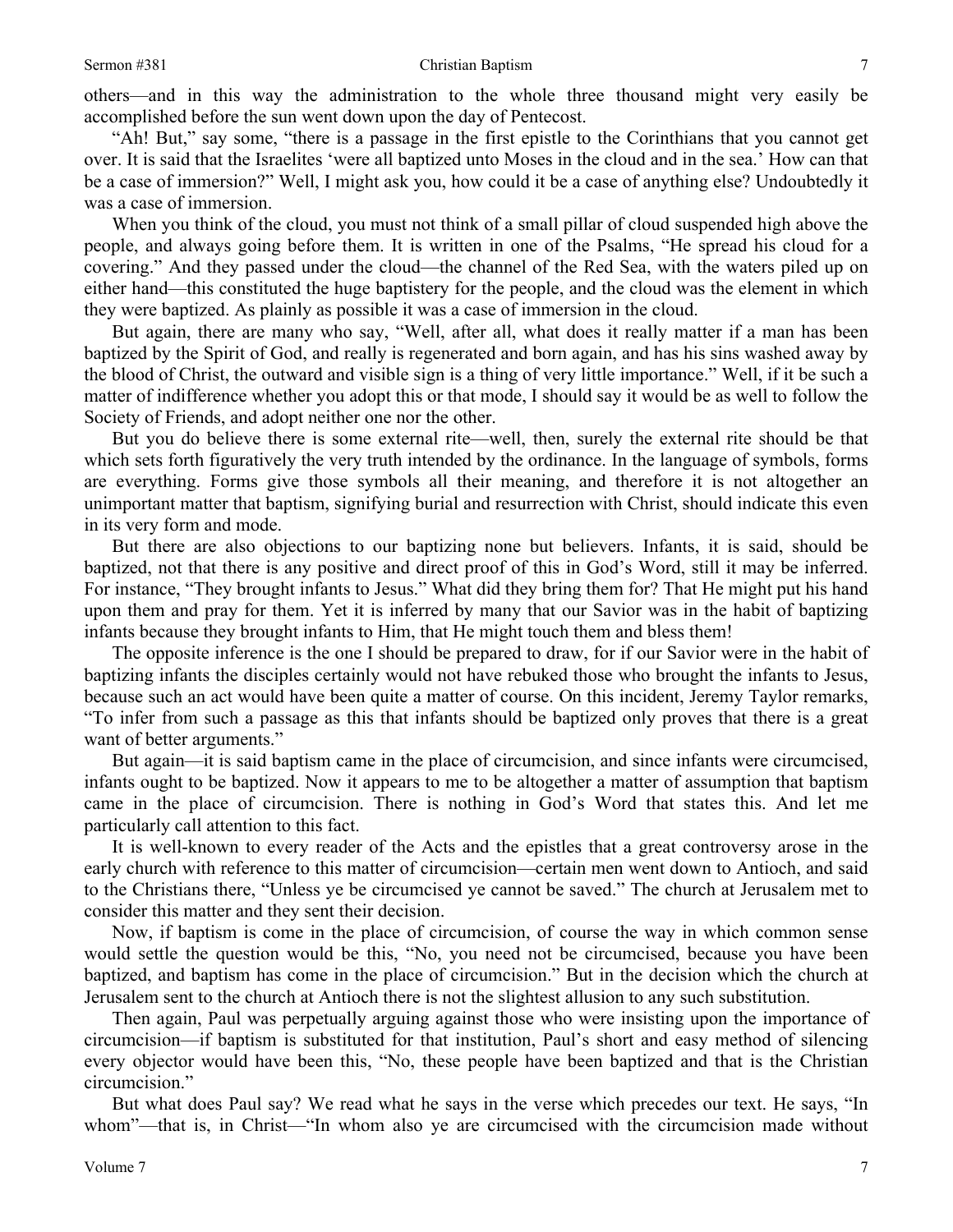hands, in putting off the body of the sins of the flesh by the circumcision of Christ." Now observe, "In whom you are circumcised with a circumcision made without hands in putting off the body of the sins of the flesh by the circumcision of Christ."

The circumcision of Christ is the Christian circumcision, is that which has come in the place of the old circumcision, and this Christian circumcision is a circumcision "made without hands." Will any man in his senses say that this is baptism? Christian circumcision is something that is accomplished without human agency. Baptism is not an ordinance made or administered without hands.

Moreover, he says, with reference to this matter, that we are circumcised "in the putting off the body of the sins of the flesh," which is certainly the work of an intelligent, conscientious, believing, and Godfearing man. In one word, if you want to know what the Christian equivalent for circumcision under the new dispensation is, it is conversion to God. It is this and it is nothing else.

If baptism has come in the place of circumcision, on what principle then did Paul circumcise Timothy? If this idea of the substitution of baptism for circumcision be correct, then ought not Paul to have said, "In Christ Jesus circumcision avails nothing, neither uncircumcision, but baptism"? Ought he not to have said, "We are the circumcised—we who have been baptized"?

But what he does say is this, "In Christ Jesus neither circumcision availeth anything nor uncircumcision, but the keeping of the commandments of God," and "We are the circumcision who worship God in one Spirit, and who rejoice in Christ Jesus, and put no confidence in the flesh." Evidently, then, those who have received the Christian circumcision are those who keep the commandments of God, who worship God in the Spirit, and rejoice in Christ Jesus—and these conditions are certainly applicable to none excepting those who are believers in the Lord Jesus Christ.

Therefore I would say there seems to be no fairness in arguing from the one institution to the other. Only consider this fact, that in a controversy which this supposed idea of baptism having come in the place of circumcision would have settled in a moment, there is no allusion to such mode of settling the question, and I think that we are led to infer, with the most absolute certainty, that it is altogether a baseless assumption that circumcision is represented by baptism.

No, in the Christian dispensation, if there be any equivalent, any succession to the circumcision of the old covenant, it is conversion to God—it is the circumcision of the heart*—*it is the putting off of the body of the sins of the flesh. That is the Christian circumcision.

But it will be said by some, "You make a great deal too much of this ordinance of baptism." Well, I am free to confess that there may be here and there a good brother who makes rather too much of this ordinance.

Yet this I certainly can say, from a somewhat extensive knowledge of our denomination, that in almost every case you will find that the ordinance of baptism is held by us in most thorough and lowly subordination to the deity of the Lord Jesus Christ, to the work of atonement by His sacrifice and death, to the influence and the indwelling of the divine Spirit, to the necessity of repentance and of faith, to the importance of a life of personal holiness, and to every other great principle of the holy faith which we profess.

I do not think that we are fairly chargeable with making too much of this ordinance. When we say of this ordinance that it regenerates the soul—when we say that herein persons are made "members of Christ, children of God, and heirs of the kingdom of heaven"—when we rush with all haste to baptize the sick and the dying, and when we refuse to accord to those who die unbaptized, the rites, the decencies, the charities of Christian burial—then tell us, for indeed we shall deserve to be told—that we do most monstrously exaggerate the importance of this ordinance.

But you shall go through the length and breadth of this realm, and you shall visit all the Baptist churches in the States of America, and on the continent of Europe, and nowhere will you find such sentiments or such practices prevailing amongst the Baptist people. I trust we make no more of this ordinance and no less than is made of it in God's Word. We do not baptize our own infant children, and this, I think, is evidence enough that we do not very grossly exaggerate the importance of this institution.